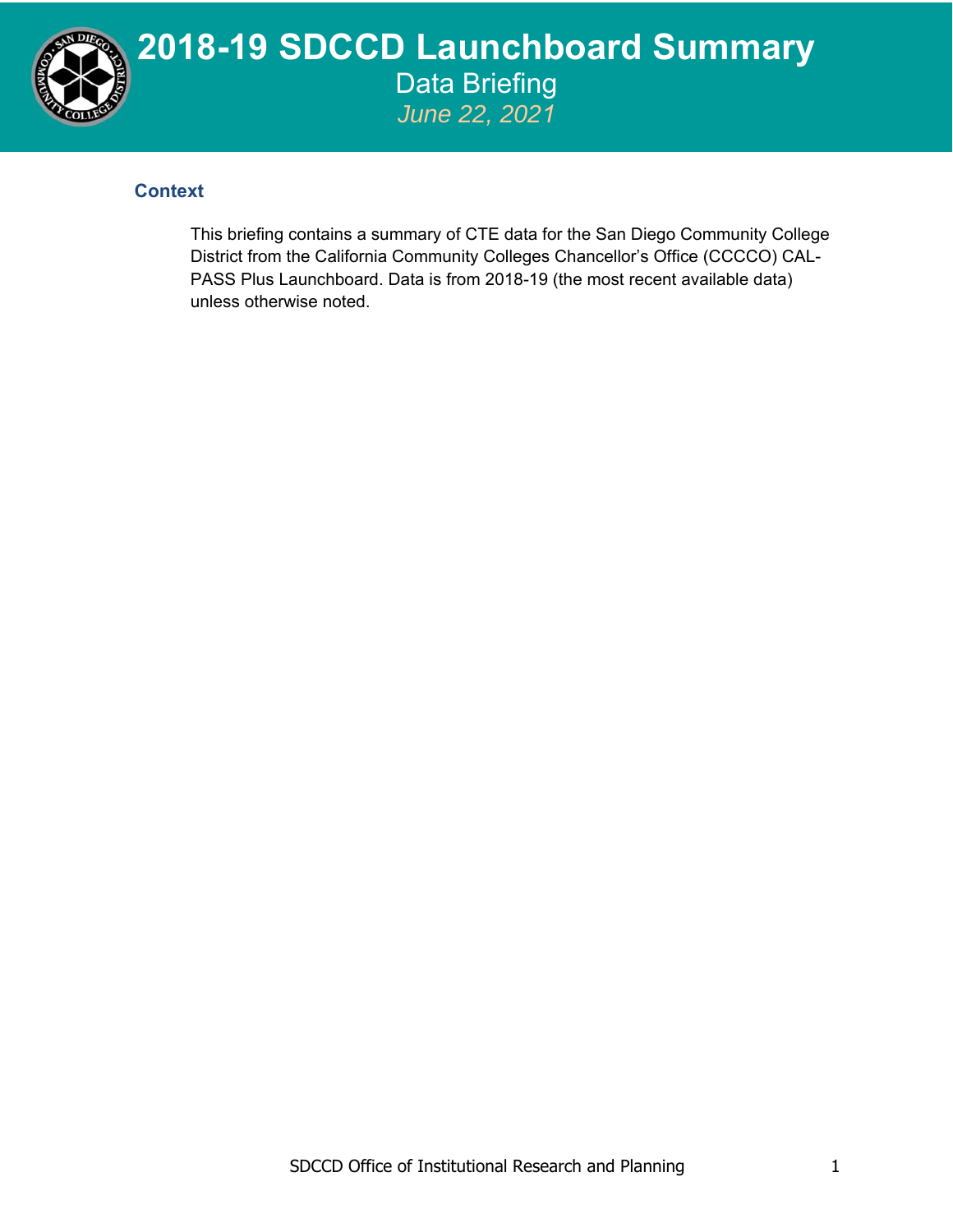| <b>By Demographic Groups (Credit Course)</b> |                                                                                                                                                                               |                                                                                             |                                                                                                     |  |  |
|----------------------------------------------|-------------------------------------------------------------------------------------------------------------------------------------------------------------------------------|---------------------------------------------------------------------------------------------|-----------------------------------------------------------------------------------------------------|--|--|
| <b>Metric</b>                                | <b>Observation</b>                                                                                                                                                            | <b>CTE</b>                                                                                  | <b>Non-CTE</b>                                                                                      |  |  |
| Gender                                       | Female representation<br>slightly higher among non-<br><b>CTE</b> courses                                                                                                     | 50% male, 50%<br>female                                                                     | 46% male, 54%<br>female                                                                             |  |  |
| <b>Ethnicity</b>                             | Latinx representation higher<br>among non-CTE, White<br>higher among CTE.                                                                                                     | Af.Am: 7%<br>Asian: 9%<br>Filipino: 5%<br>Latinx: 36%<br><b>White: 34%</b><br>Mult. Eth: 6% | Af.Am: 7%<br><b>Asian: 10%</b><br>Filipino: 5%<br>Latinx: 39%<br><b>White: 29%</b><br>Mult. Eth: 6% |  |  |
| Age Group                                    | CTE population is older.                                                                                                                                                      | 19-29: 66%<br>$30 + 33%$                                                                    | 19-29: 78%<br>30+: 22%                                                                              |  |  |
| Previous<br>Education                        | <b>CTE population less likely</b><br>to have attended another<br>college in San Diego<br>region, and more likely to<br>have previously received a<br>community college award. | Ever attended<br>another SD<br>college: 19%<br><b>Received CC</b><br>award: 13%             | Ever attended<br>another SD<br>college: 26%<br>Received CC<br>award: 9%                             |  |  |
| Ed Goal                                      | CTE population more likely<br>to be "Short-Term Career<br>Ed.", less likely to be<br>"Degree/Transfer."                                                                       | Adult Ed/ESL: 3%<br>Short-Term<br>Career: 22%<br>Deg./Transf: 60%<br>Other: 16%             | Adult Ed/ESL: 4%<br>Short-Term Career:<br>10%<br>Deg./Transf: 68%<br>Other: 17%                     |  |  |
| <b>Unit Load</b>                             | Non-CTE population slightly<br>more likely to be full-time.                                                                                                                   | 14%                                                                                         | 17%                                                                                                 |  |  |
| First<br>Generation                          | Similar rates                                                                                                                                                                 | 7%                                                                                          | 8%                                                                                                  |  |  |
| <b>Former Foster</b><br>Youth                | Similar rates                                                                                                                                                                 | 3%                                                                                          | 3%                                                                                                  |  |  |
| <b>EOPS</b>                                  | Similar rates                                                                                                                                                                 | 6%                                                                                          | 8%                                                                                                  |  |  |
| Veteran/<br>Military                         | Similar rates                                                                                                                                                                 | 7%                                                                                          | 7%                                                                                                  |  |  |
| Economically<br>Disadvantaged                | <b>CTE Population more likely</b><br>to be disadvantaged.                                                                                                                     | 72%                                                                                         | 67%                                                                                                 |  |  |
| First-time                                   | Lower first-time rates for<br>CTE population.                                                                                                                                 | 13%                                                                                         | 17%                                                                                                 |  |  |

## *Table 1. CCCCO Launchboard Summary, Credit CTE Courses at SDCCD, 2018-19. \* indicates 2017-18 data.*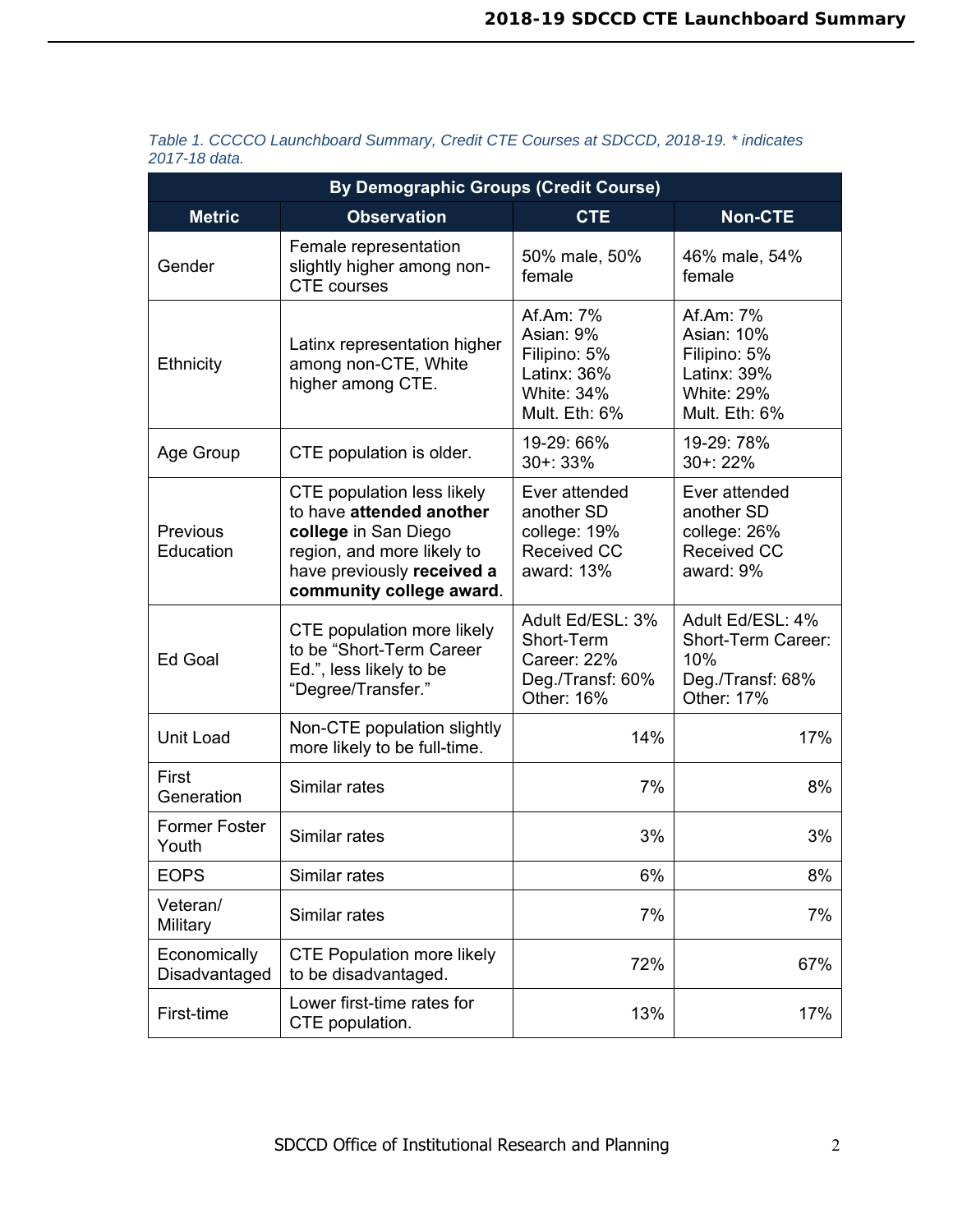| <b>By Outcomes (Credit Courses)</b> |                                                         |                                              |                                        |     |  |  |
|-------------------------------------|---------------------------------------------------------|----------------------------------------------|----------------------------------------|-----|--|--|
| <b>Success</b>                      | Higher success rates for<br>CTE.                        | 78%                                          | 71%                                    |     |  |  |
| Retention                           | Slightly higher retention<br>rates for CTE.             | $90\%$                                       |                                        | 87% |  |  |
| <b>Retained Fall-</b><br>Spring     | <b>Slightly lower Fall-Spring</b><br>retention for CTE. | 72%                                          |                                        | 75% |  |  |
| Transfer-level<br>coursework        | Lower TL Math and/or<br>English rates for CTE.          | Math: 12%<br>English: 21%<br><b>Both: 8%</b> | Math: 17%<br>English: 30%<br>Both: 10% |     |  |  |
| Employed<br>(2017-18 data)          | Higher employment rates<br>for CTE students after exit. | 72%                                          |                                        | 60% |  |  |